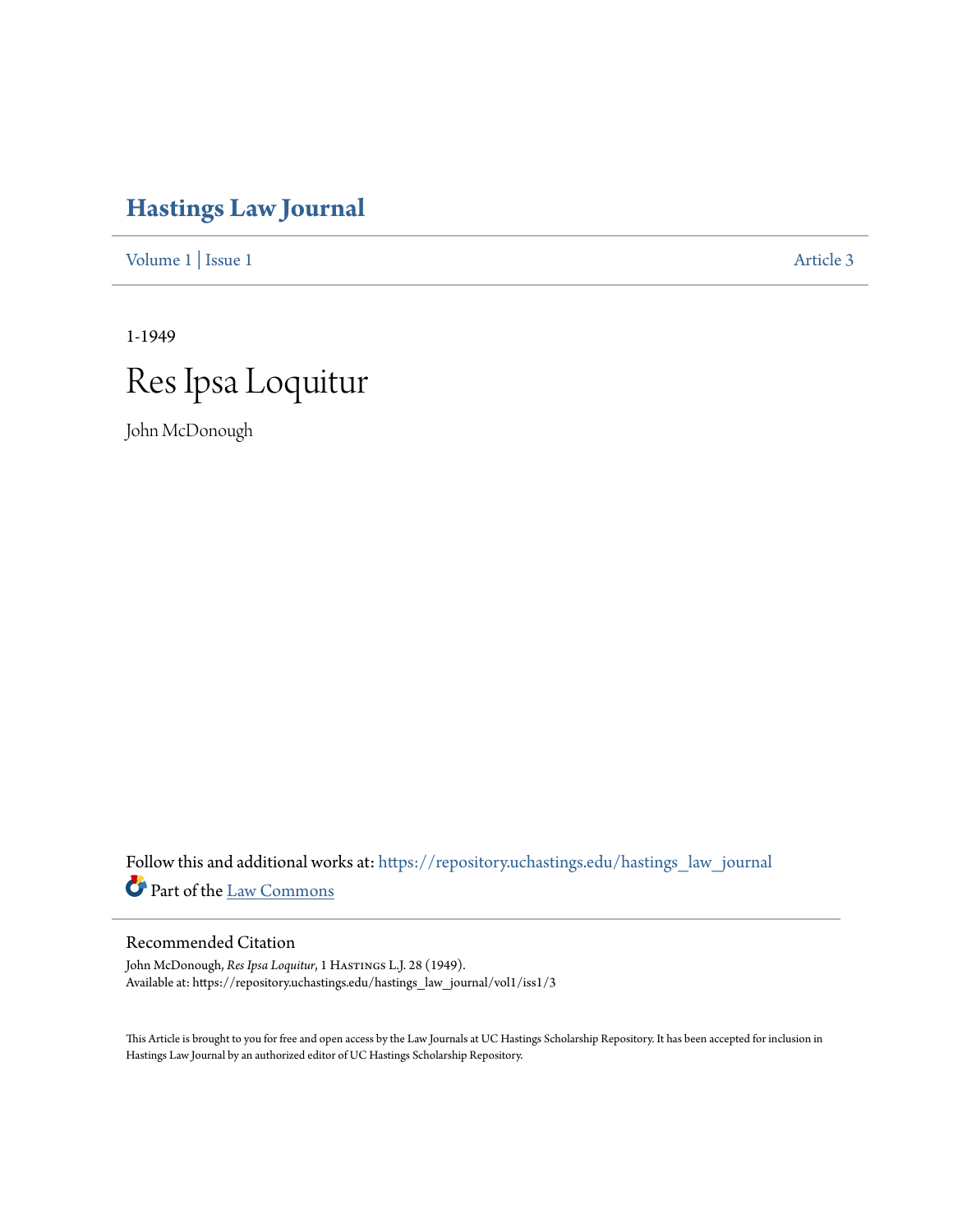## RES IPSA LOQUITUR

BY JOHN MCDONOUGH

One of the difficult problems that frequently arises in negligent cases is the matter of proving some specific act of negligence on the part of the defendant. In such a case where direct evidence is not available, the plaintiff might resort to a type of circumstantial evidence known as the doctrine of Res Ipsa Loquitur. It should be understood from the start that the doctrine does not dispense with the requirement that the party who alleges negligence must prove the fact, the doctrine relates only to the mode of proving negligence. The conditions usually stated as necessary for the application of the doctrine are: **(1)** the accident must be of a kind which ordinarily does not occur in the absence of someone's negligence, (2) it must be caused by an agency or instrumentality within the exclusive control of the defendant, (3) it must not have been due to any voluntary action or contribution on the part of the plaintiff<sup>1</sup>. Some courts have added a fourth requirement that the true explanation of the accident must be more readily accessible to the defendant than to the plaintiff.

Most states require only that the first three conditions be met to bring a case within the scope of the doctrine. In any case where these three conditions are not present the doctrine does not apply. The doctrine was not meant to be a rule of substantive law, but rather a rule bearing upon the proof of negligence. The conditions represent a logical pattern of e'vidence creating an inference of negligence. The first requirement deals with the c'haracter of the act, in that the accident must be such that in the light of ordinary experience it gives rise to an inference of negligence. The second requirement is for the purpose of fixing the responsibility for the accident on the defendant. If the defendant lacks this exclusive control, or if there is a division of responsibility, the courts will generally refuse to apply the doctrine. The third requirement is for the purpose of eliminating the possibility of contributory responsibility on the part of the plaintiff. The additional requirement that the defendant

<sup>1</sup>- Prosser, Torts, Pg. 295.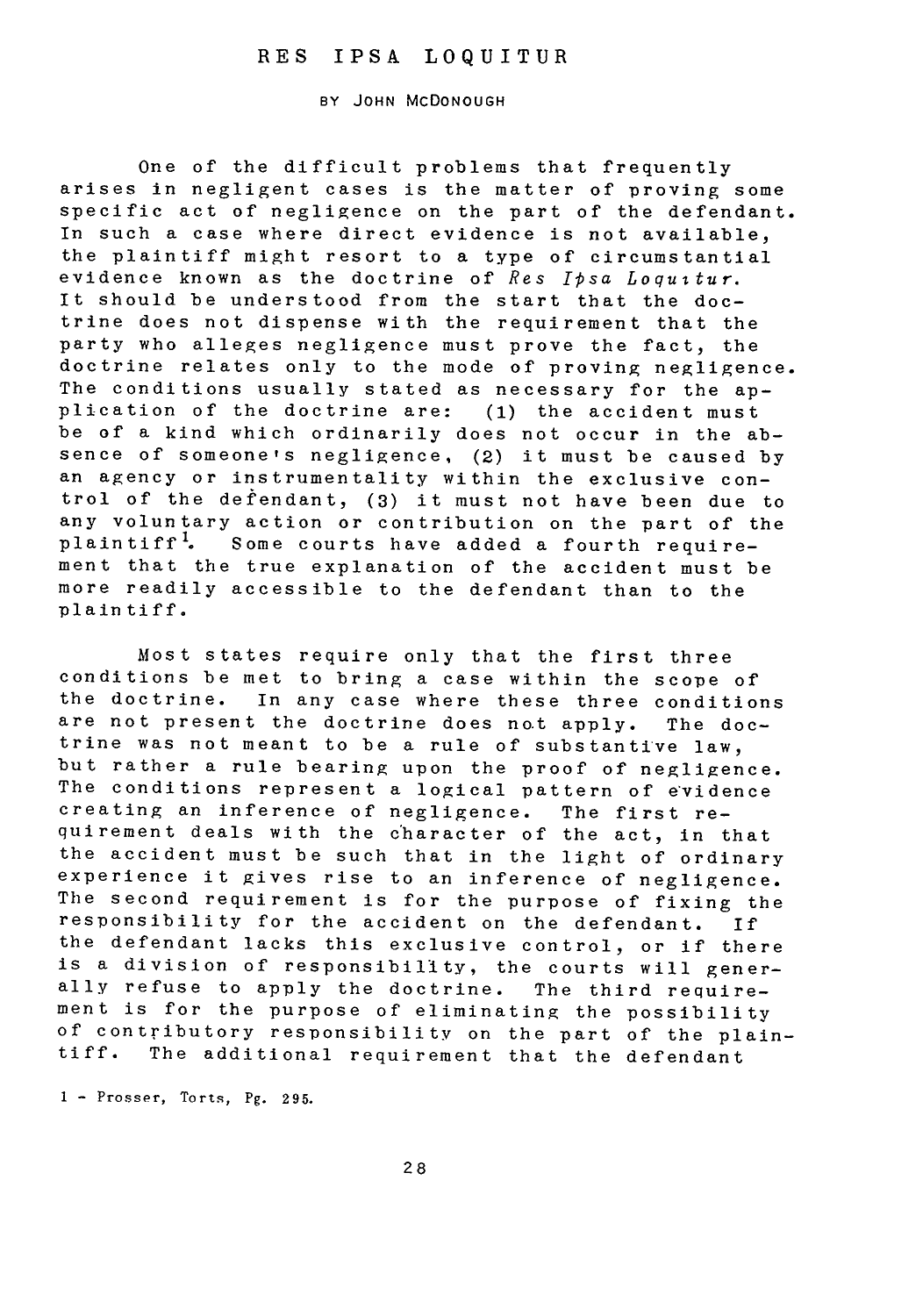knows of the cause of the accident while the plaintiff does not, while it is generally not considered as an essential requirement, is considered as a justification for the doctrine.

Once a case has been brought within the scope of the doctrine, it does not mean that the plaintiff has won his case. The effect given to the doctrine of Res Ipsa Loquitur varies from being one jurisdiction to another, but the least effect given is to prevent the plaintiff is being non suited. This means that the case must go to the jury for their determination as to whether the evidence is sufficient to sustain the proof of the defendant's negligence. When the plaintiff brings a case within the doctrine the defendant may then go forward with the proof, to explain the accident or to rebutt the inference of his negligence. The burden of proof is not shifted to the defendant, and he is not required to introduce rebutting e'vidence, failure to do so will not justify a directed verdict for the plaintiff. The defendant by failing to go forward with the proof merely runs the risk that the jury will believe the inference strong enough to decide the case against him. The jury is under no compulsion to decide the case in favor of either party, and generally their verdict will not be disturbed. In the early cases the doctrine of Res Ipsa Loquitur was most frequently applied to accidents involving common carriers. In those cases the courts combined with the doctrine the high degree of care owed by the carrier to his passengers, and as a consequence, in those cases, the court held that the failure of the defendant to offer rebuttal evidence was considered a sufficient reason to establish negligence of the carrier and its liability for the injury. This indicates that the burden of proof has been shifted to the defendant. These cases were thought to be the exceptional cases and not the general rule

Although the California courts appear to adopt the definition of Res Ipsa Loquitur as given by Dean Prosser, <sup>2</sup> nevertheless there has been an intentional liberalization in the application **of** the doctrine. However many California cases hold that the doctrine is Justified because the defendant knows of the circumstances causing the injury while the plaintiff does not, and to this extent they have, by implication, made the

2 - Ybarra v Spangard **25** Cal. **2d** 489.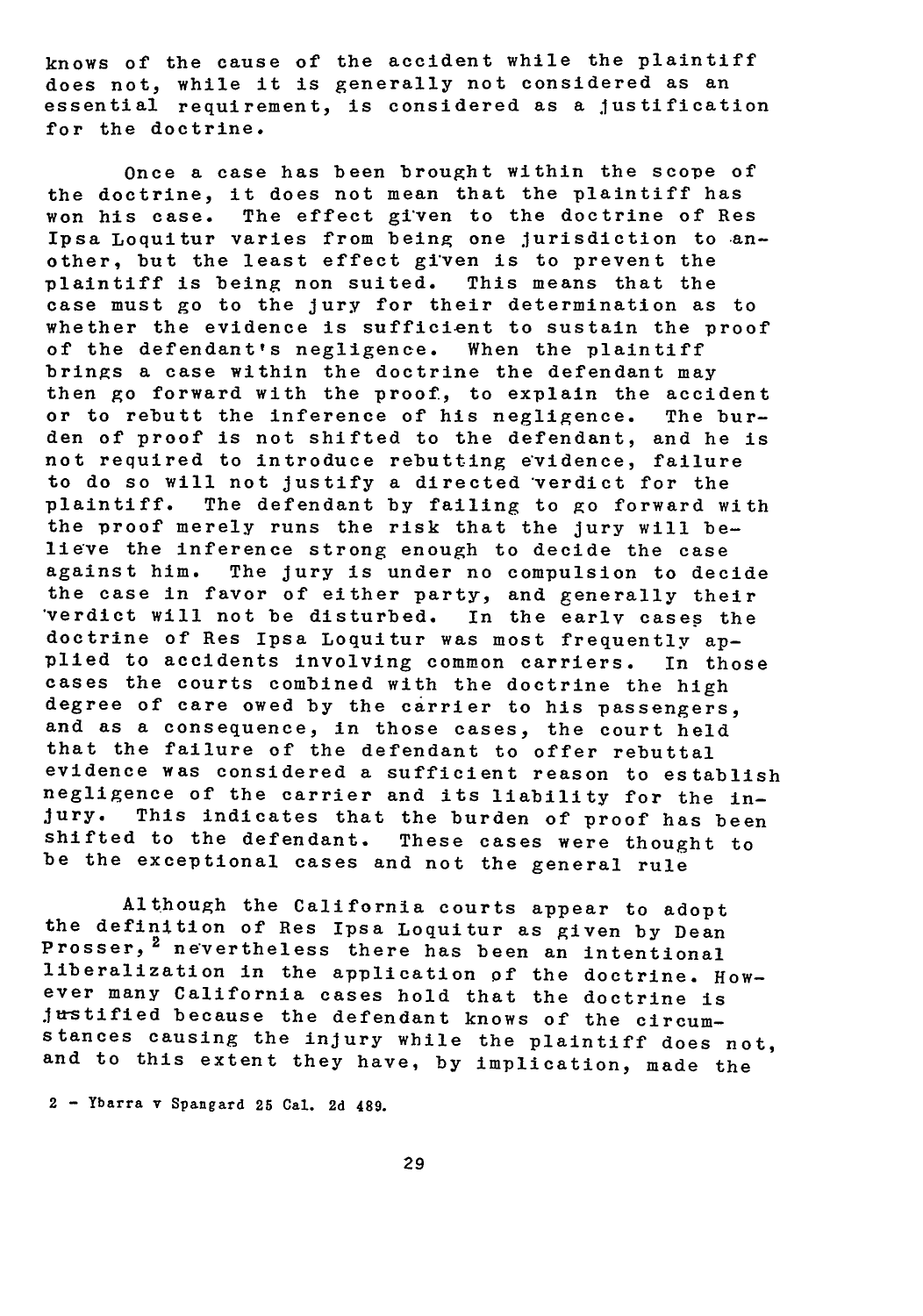additional requirement a part of the rule. One way in which California has modified the general rule is by their interpretation of what is meant by the instrumentality being within the exclusive control of the defendant. In Escola v Coca-Cola Bottling Co. 24 Cal. 2D 453, and more recently in Gordon v. Aztec Brewing Co. **33** Cal. 2d 514, the court said that this meant the right to control. The defendant must have the right to control at the time of the negligent act, and not necessarily at the time of the accident, provided the plaintiff is able to prove that the conditions of the instrumentality had not been changed after it left the possession of the defendant, and that all persons handling the instrumentality thereafter did so with due care. Both cases involved an exploding beverage bottle. The latter case involved a bottle of beer that had been manufactured and bottled by the defendant in San Diego, shipped by an independent trucking company to Los Angeles, stored in a wholesaler's warehouse for a short time, then delivered by the wholesaler's delivery service to the retailer where the bottle exploded in the retailer's hand while he was removing the bottle from the carton to put it in the cooler. The retailer recovered on the doctrine of Res Ipsa Loquitur.

In another situation where the California Rule and the general rule do not agree involves the effect given to the doctrine once a case has been brought within the rule. In Dierman v Providence Hospital, **31** Cal. 2D 290 where the doctrine had been pleaded and the jury returned a verdict for the defendant; the supreme court on appeal reversed the judgment of the lower court and directed a verdict for the plaintiff. The case involved an explosion of the anesthetic while the patient was unconscious. The Supreme Court laid considerable emphasis on the fact that the anesthetic had not been tested before the operation, nor had there been a test made of the anesthetic after the accident. In directing the verdict for the plaintiff the court said:

"Evidence as to the condition of the nitrous oxide was either in the possession of or available to the defendants and was not in the possession of or available to the plaintiff . . . in a Res Ipsa Loquitur case where in addition to the prima facie showing of negligence, it is admitted or appears without dispute that the defendant has it in his power to produce substantial